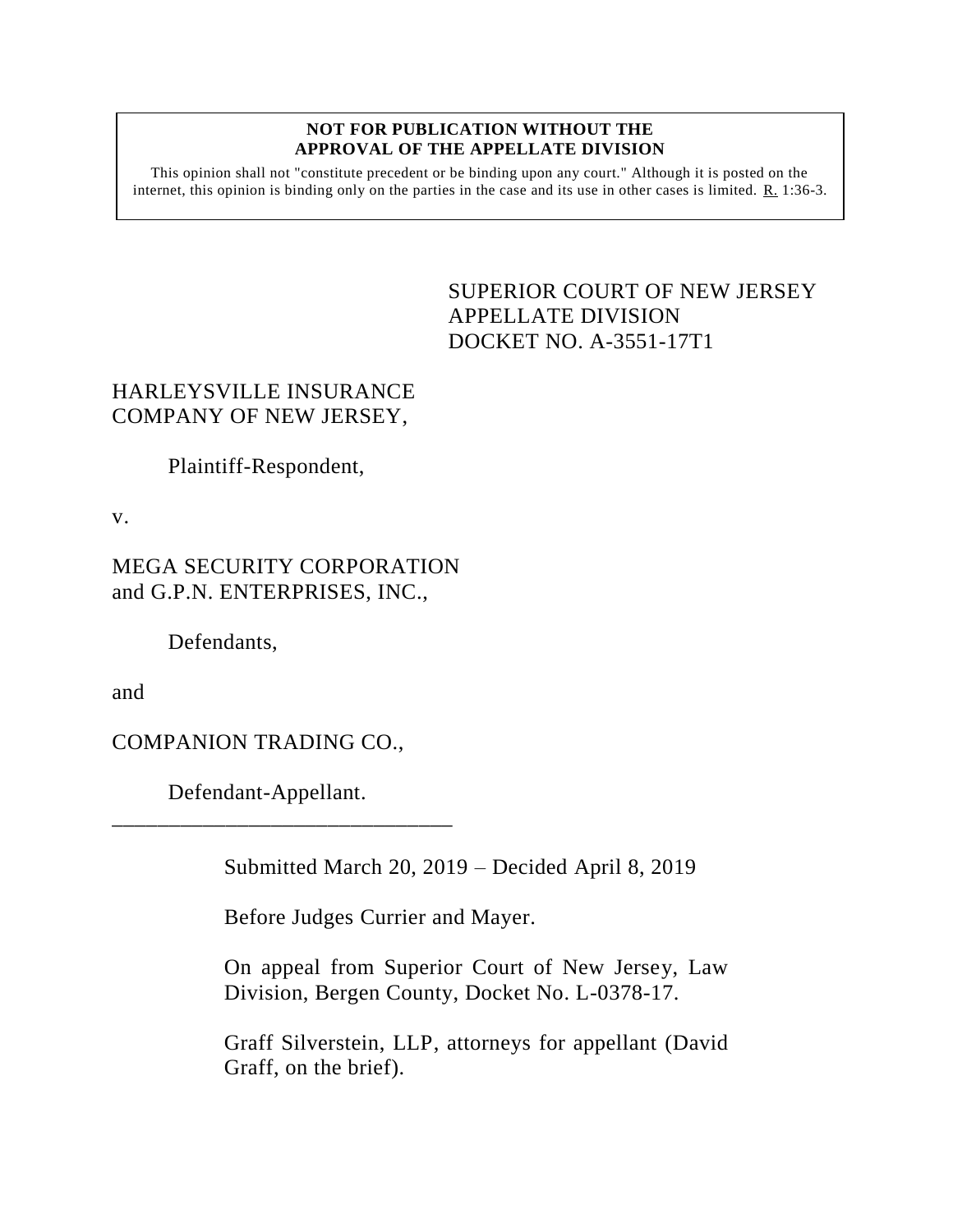Riker Danzig Scherer Hyland & Perretti, LLP, attorneys for respondent (Lance J. Kalik, of counsel and on the brief; Margriet A. Schaberg, on the brief).

## PER CURIAM

Defendant Companion Trading Co. (Companion) appeals from a March 2, 2018 order granting summary judgment in favor of plaintiff Harleysville Insurance Company of New Jersey (Harleysville). The judge concluded Harleysville had no obligation under the insurance policies issued to defendant Mega Security Corp. (Mega) to provide coverage and defend Mega in an action pending in federal court in the Eastern District of New York, entitled Companion Trading, Inc. v. Mega Security Corp. & G.P.N. Enters., Inc., Docket No. 13-cv-5755 (NY action). We affirm.

The relevant facts are essentially undisputed. Companion purchased a safe from Mega for the storage of valuables, including semi-precious stones. In March 2011, Companion was unable to unlock the safe and contacted Mega. Mega sent a technician to Companion's place of business in New York where the safe was kept. The technician was unable to access the safe at Companion's facility. The technician, in conjunction with Mega's management, decided the safe needed to be transported to Mega's warehouse in New Jersey. Mega arranged to transport the safe to its warehouse. Mega took possession of the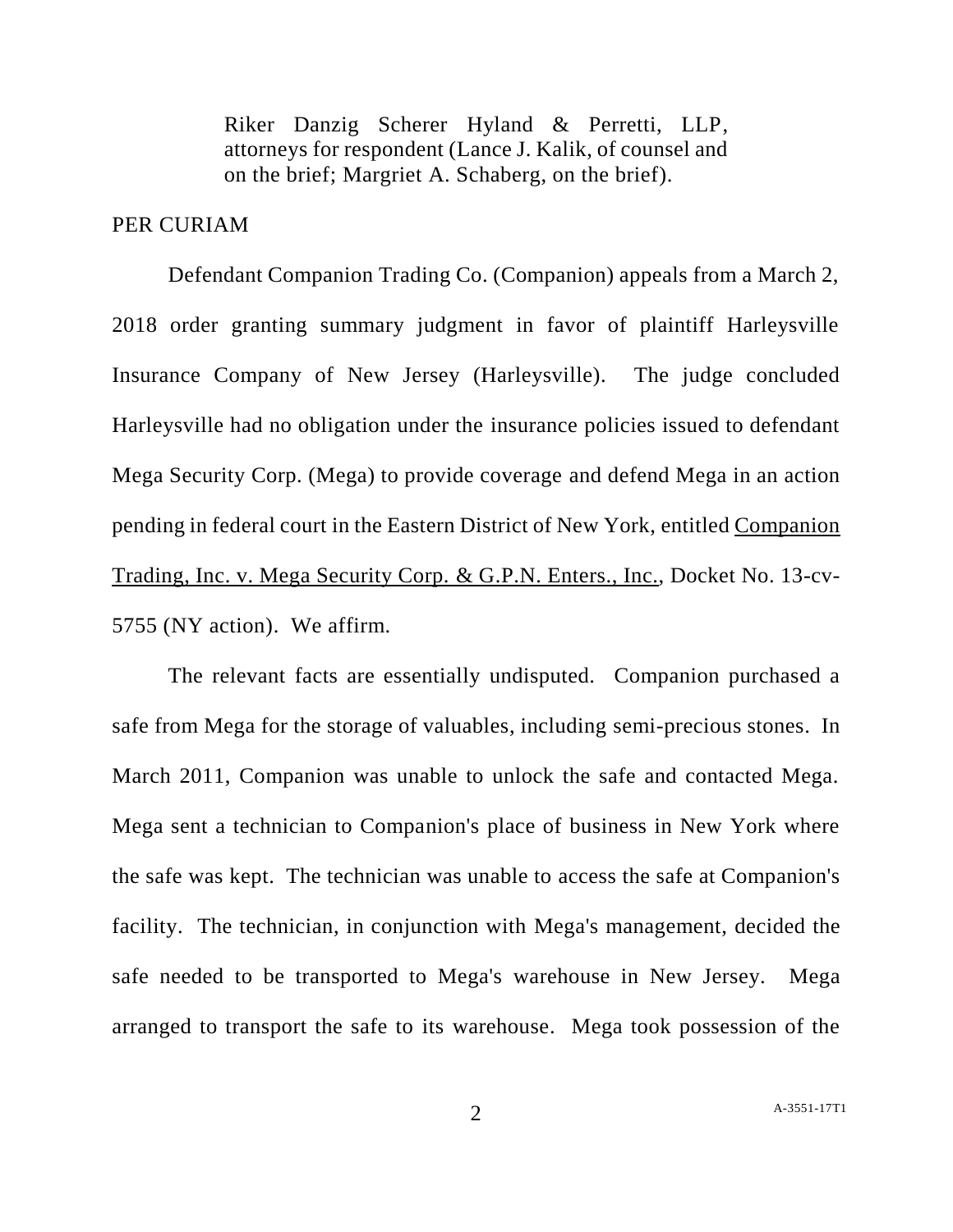safe and its contents pursuant to a formal bill of lading printed on Mega letterhead. Companion paid Mega \$2500 to transport the safe from its place of business in New York to Mega's warehouse in New Jersey.

With the safe in its custody and care, Mega spent several days attempting to open the safe. Mega hired an independent contractor, Charles DeBellis, to assist it in unlocking the safe. DeBellis, working with Mega employees, opened the safe using a blow torch. The safe never left Mega's warehouse during the five or six days it took to unlock the safe. At all times, DeBellis was supervised by Mega employees.

On March 23, 2011, Mega employees returned the unlocked safe and its contents to Companion. Companion alleged over \$4 million worth of opals were damaged during Mega's efforts to open the safe.

In October 2013, Companion filed the NY action against Mega, demanding compensation for the damaged opals. In its complaint in the NY action, Companion alleged breach of bailment, negligence, and breach of contract. Companion alleged Mega "had actual and/or constructive custody, care and control of the [s]afe and opals  $\ldots$  ." Harleysville<sup>1</sup> assigned

l

<sup>&</sup>lt;sup>1</sup> Harleysville issued a commercial policy and an umbrella policy to Mega for the period February 15, 2011 to February 15, 2012.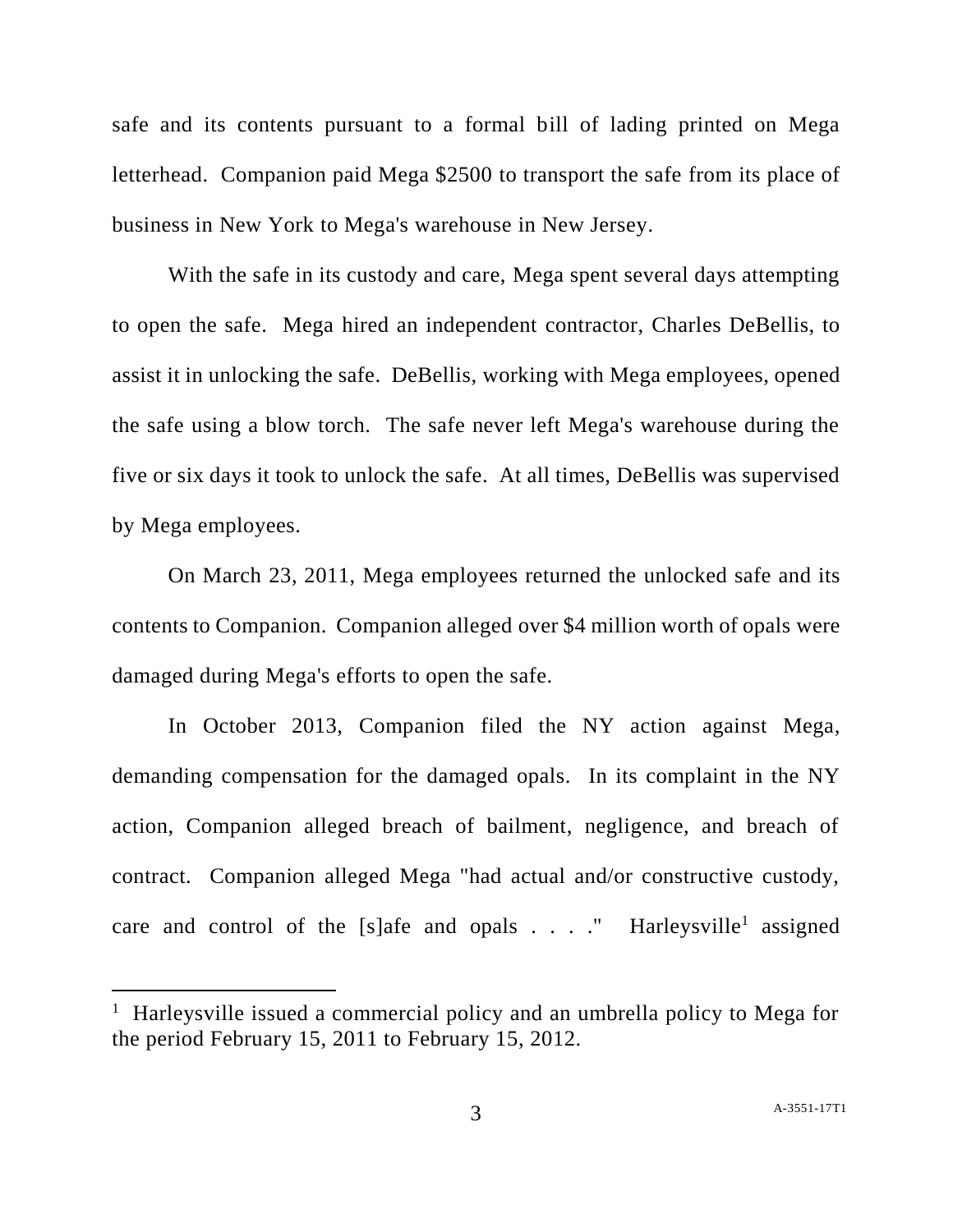representation to Mega in the NY action subject to an express reservation of the right to withdraw its defense and deny indemnification.

On January 13, 2017, Harleysville filed a declaratory judgment action in the Superior Court of New Jersey (NJ action), seeking to be relieved of defending and indemnifying Mega in the NY action. Harleysville alleged the policies issued to Mega excluded coverage for damage to property in Mega's care, custody, and control, and therefore Harleysville owed no duty to Mega. Companion filed an answer to the complaint in the NJ action. Mega failed to answer the complaint and default was entered.<sup>2</sup>

On February 2, 2018, Harleysville filed a motion for summary judgment in the NJ action. On February 13, 2018, Companion filed a motion to stay the NJ action pending the outcome of the NY action. On March 2, 2018, the motion judge issued a written opinion granting Harleysville's summary judgment motion and denying Companion's motion for a stay. <sup>3</sup> The judge found "no credible evidence which contradict[ed] the fact that the safe containing the opals was in the care, custody and control of Mega" when the opals were damaged.

l

<sup>&</sup>lt;sup>2</sup> Companion and Harleysville advise that Mega's principal left the country and the corporate entity is defunct.

<sup>3</sup> Companion is not appealing the denial of its motion to stay the NJ action.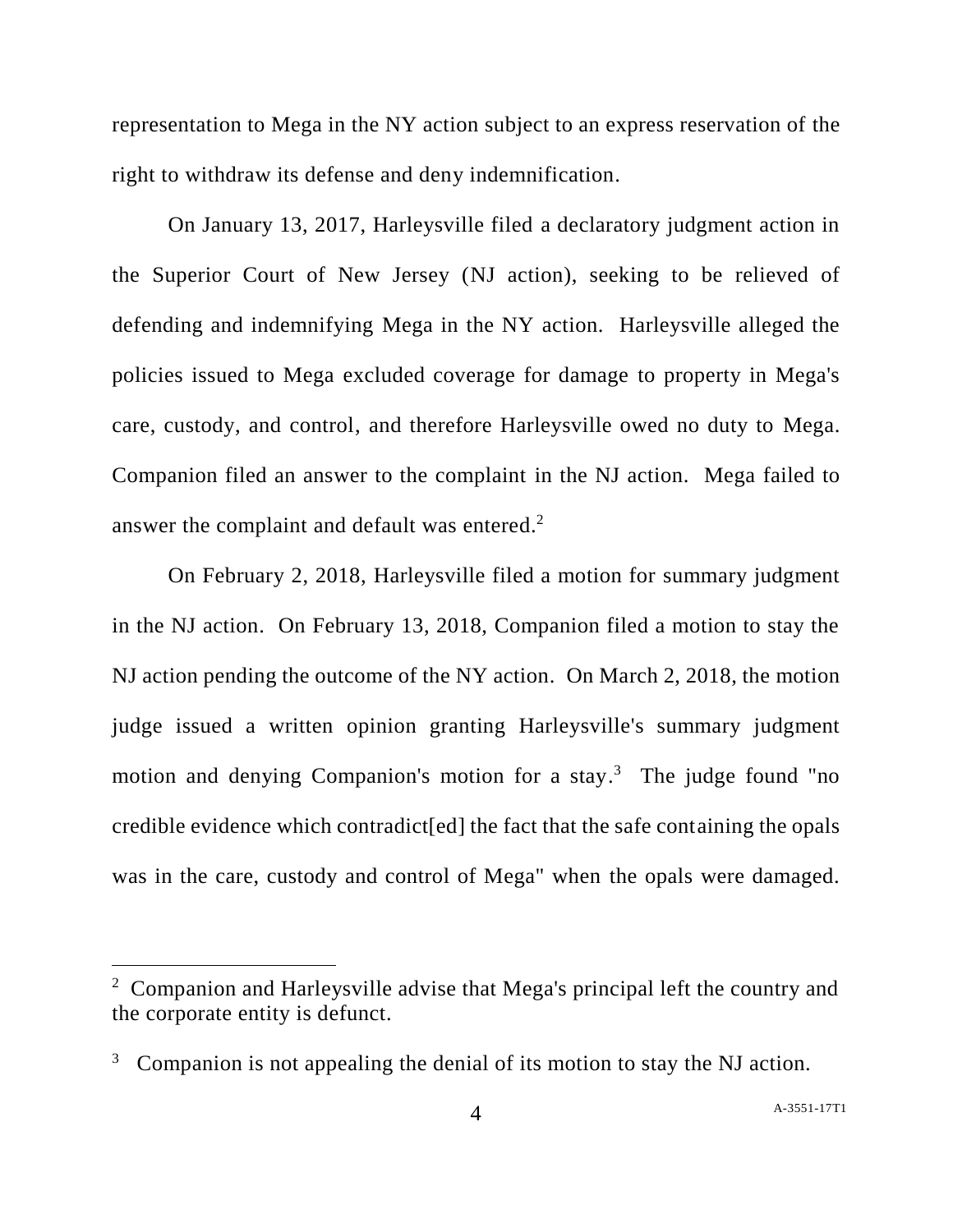The judge determined the policies issued to Mega contained a clear and unambiguous exclusion of coverage for damage to "personal property in the care, custody or control of the insured."

On appeal, Companion claims there were genuine issues of material fact that precluded summary judgment in favor of Harleysville in the NJ action. In addition, Companion asserts the judge erred in applying the "care, custody and control" exclusion in the policies issued to Mega. Further, for the first time on appeal, Companion argues Harleysville is judicially estopped from taking a position in the NJ action that is inconsistent with its position in the NY action.

We review a grant of summary judgment de novo, applying the same standard as the trial court under Rule 4:46. Templo Fuente De Vida Corp. v. Nat'l Union Fire Ins. Co. of Pittsburgh, 224 N.J. 189, 199 (2016). Summary judgment should be granted only if the record demonstrates there is "no genuine issue as to any material fact challenged and that the moving party is entitled to a judgment or order as a matter of law." R. 4:46-2(c); see also Brill v. Guardian Life Ins. Co. of Am., 142 N.J. 520, 539-40 (1995). In determining whether a summary judgment motion was properly granted, we review the evidence, drawing "all legitimate inferences from the facts in favor of the non-moving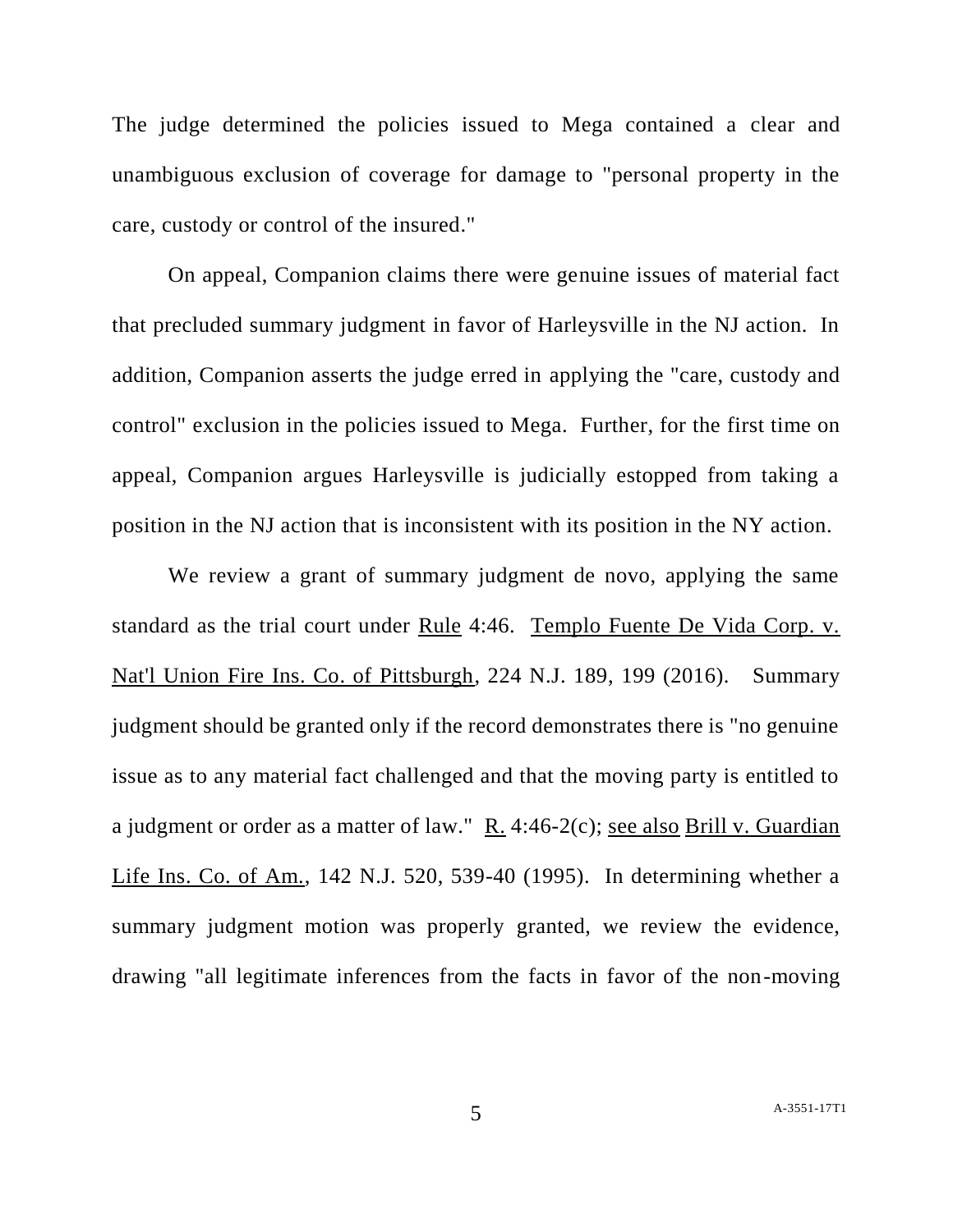party." Globe Motor Co. v. Igdalev, 225 N.J. 469, 480 (2016) (citing R. 4:46-  $2(c)$ ).

If no genuine issue of material fact exists, the inquiry turns to "whether the trial court correctly interpreted the law." DepoLink Court Reporting & Litig. Support Servs. v. Rochman, 430 N.J. Super. 325, 333 (App. Div. 2013) (quoting Massachi v. AHL Servs., Inc., 396 N.J. Super. 486, 494 (App. Div. 2007)). Interpretation of an insurance contract presents a question of law "and can be resolved on summary judgment." Adron, Inc. v. Home Ins. Co., 292 N.J. Super. 463, 473 (App. Div. 1996).

An insurance contract "will be enforced as written when its terms are clear in order that the expectations of the parties will be fulfilled." Flomerfelt v. Cardiello, 202 N.J. 432, 441 (2010). We interpret an insurance policy in accordance with the document's "plain and ordinary meaning." Mem'l Props., LLC v. Zurich Am. Ins. Co., 210 N.J. 512, 525 (2012) (quoting Flomerfelt, 202 N.J. at 441). Any ambiguities are resolved in favor of the insured. Ibid.

Language in an insurance policy is not ambiguous simply because different wording could potentially make a provision more understandable. See Villa v. Short, 195 N.J. 15, 26 (2008). "[T]he test for determining if an ambiguity exists is whether 'the phrasing of the policy is so confusing that the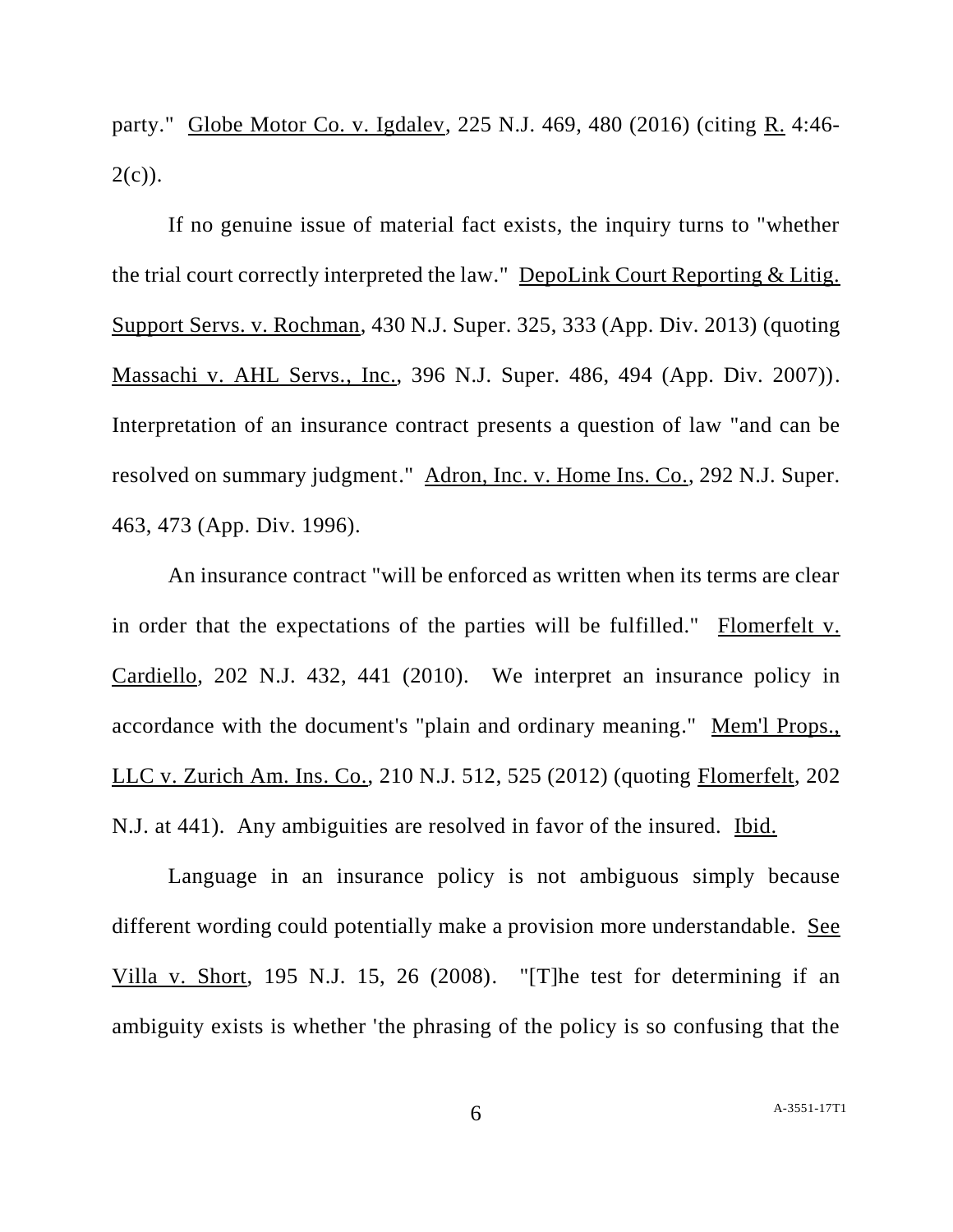average policyholder cannot make out the boundaries of coverage.'" Nunn v. Franklin Mut. Ins. Co., 274 N.J. Super. 543, 548 (App. Div. 1994) (quoting Weedo v. Stone–E–Brick, Inc., 81 N.J. 233, 247 (1979)). When no ambiguity exists, a reviewing court "should not write for the insured a better policy of insurance than the one purchased." Universal Underwriters Grp. v. Heibel, 386 N.J. Super. 307, 314 (App. Div. 2006) (quoting Gibson v. Callaghan, 158 N.J. 662, 670 (1999)).

In reviewing an exclusionary clause in a policy of insurance, we construe the clause narrowly and "the burden is on the insurer to bring the case within the exclusion." Gibson, 158 N.J. at 671 (quoting Am. Motorists Ins. Co. v. L-C-A Sales Co., 155 N.J. 29, 41 (1998)). Policy exclusions are presumed valid and "will be given effect if [they are] specific, plain, clear, prominent, and not contrary to public policy." Homesite Ins. Co. v. Hindman, 413 N.J. Super. 41, 46 (App. Div. 2010).

Where "the property that is damaged is under the direct and continuous supervision of the insured and is a necessary element of the work involved, the property will be deemed in the care, custody or control of the insured." Condenser Serv. & Eng'g Co. v. Am. Mut. Liab. Ins. Co., 58 N.J. Super. 179,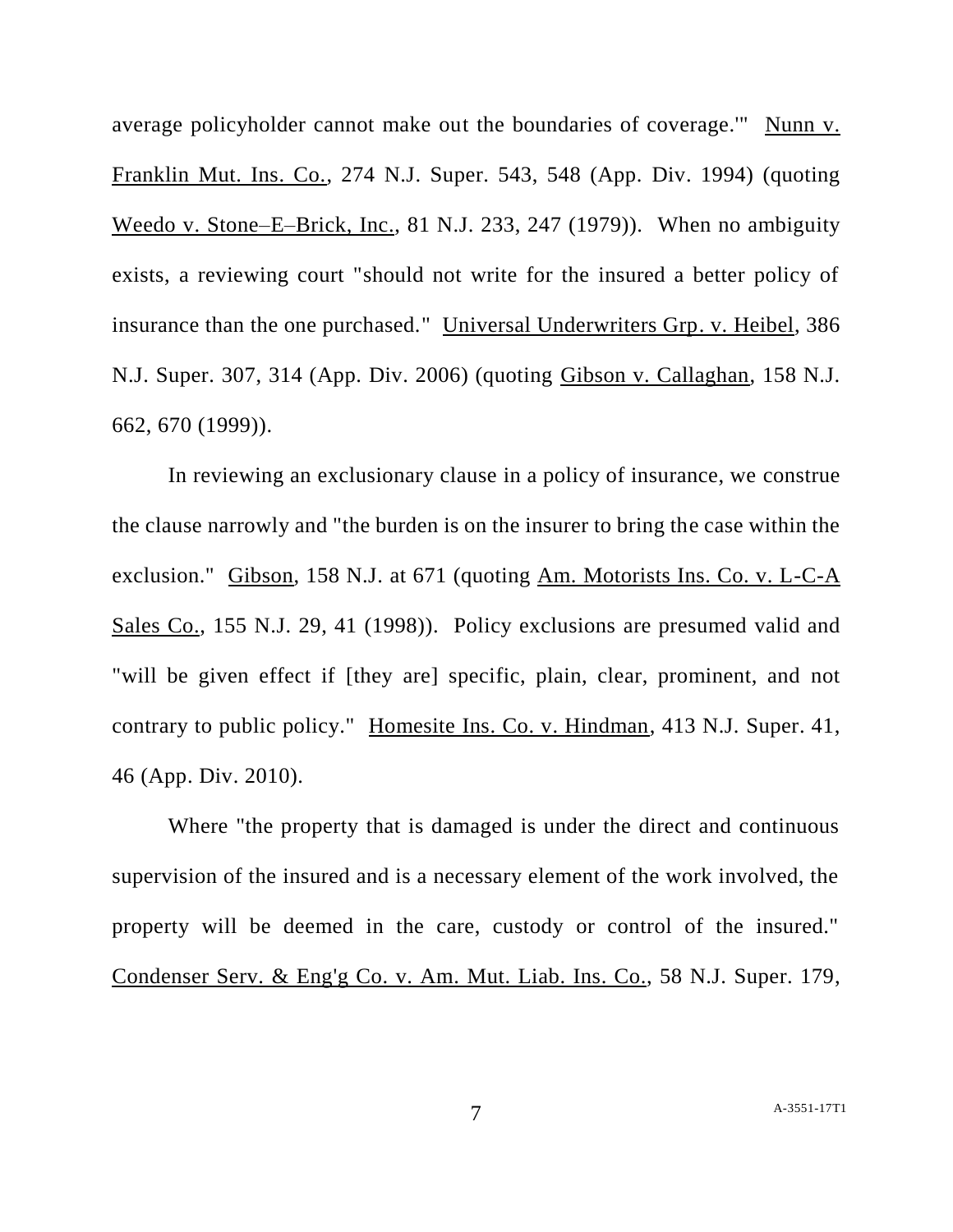183-84 (App. Div. 1959). As we held in Elcar Mobile Homes, Inc. v. D.K.

Baxter, Inc., 66 N.J. Super. 478, 491 (App. Div. 1961):

[W]hat constitutes 'care, custody or control' . . . depends not only upon whether the property is realty or personalty, but as well upon many other facts, such as the location, size, shape and other characteristics of the property, what the insured is doing to it and how, and the interest in and relation of the insured and others to it. Whether the property is realty or personalty, and the precise legal relationship of the insured and others to it, may be material in a given situation; but when they are, they are merely facts (more or less important, depending upon the circumstances) to be taken in conjunction with all other facts, in determining whether there is exclusion.

In this case, having reviewed the language in Harleysville's insurance policies, we agree with the trial judge that the language in the policies is unambiguous. Where "the words are unambiguous, they must be enforced even though the contract be inequitable, or even useless to the insured . . . . " Boswell v. Travelers Indem. Co., 38 N.J Super. 599, 606 (App. Div. 1956).

Here, the safe was transported by Mega to its place of business. Companion ceded the care, custody, and control of the safe and its contents to Mega for the five or six days the safe remained in Mega's warehouse. The opals were damaged while the safe was in Mega's possession, at Mega's warehouse, and during the period that Mega employees and an independent contractor